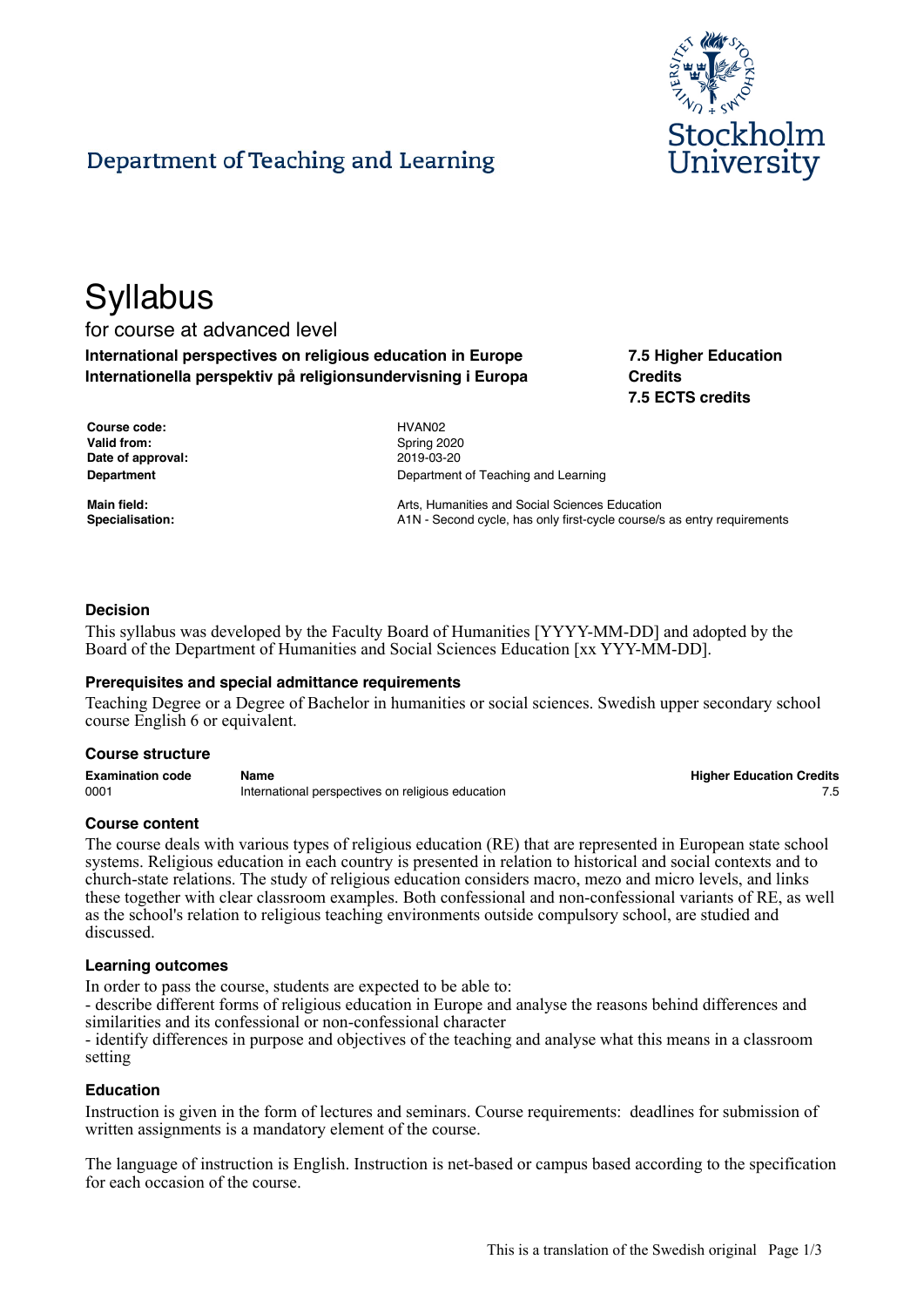For more detailed information, please refer to the course description. The course description will be made available at least one month before the course starts.

### **Forms of examination**

a) Forms of examination

The course is examined on the basis of continuous examination through written assignments. More detailed information about the relationship between the assignments and the course grade will be made available at the start of the course. The principles for weighting individual course assignments are described in the grading criteria made available at the start of the course.

The language of examination is English.

For more detailed information, please refer to the course description. The course description will be made available at least one month before the course starts.

b) Grading scale Grades will be set according to a seven-point scale related to the learning objectives of the course:  $A = Excellent$ B= Very good  $C = Good$  $D = Satisfactory$  $E =$  Adequate  $Fx = Inad$ equate

 $F = \text{Totally Inadequate}$ 

c) Grading criteria

Students will be informed of the written grading criteria when the course starts.

d) Final grade

In order to pass the course, students must receive a grade of E or higher on all examinations, complete all mandatory assignments and meet the attendance requirement 100%.

Under special circumstances, the examiner may, after consulting with the coordinating teacher, grant the student an exemption from the obligation to participate in certain mandatory course elements or complete mandatory assignments. The student can then be assigned a compensatory assignment.

e) Failed grade

At least two examination opportunities should be offered for each course. At least one examination opportunity should be offered during a semester when the course is not given.

Students who receive the grade Fx or F twice by the same examiner are entitled to have another examiner appointed for the next examination, unless there are special reasons to the contrary. Such requests should be made to the department board.

Students who receive the grade E or higher may not retake the examination to attain a higher grade.

f) Supplementary assignments

The completion of a supplementary assignment in order to convert the grade Fx into a passing grade may be permitted if the student is close to meeting the criteria for a passing grade.

The assignment should be submitted within a week of the examiner notifying the student of the need to complete a supplementary assignment.

Adequate corrections of simple mistakes related to formatting will be graded using the grades A-E. Adequate corrections of flaws related to understanding – minor misunderstandings, minor inaccuracies or too limited arguments – will receive the grade E.

#### **Interim**

When the syllabus is discontinued, students have the right to be examined according to this syllabus once per semester during a transition period of three semesters.

# **Limitations**

This course may not be included in a degree together with a course, taken in Sweden or elsewhere, of